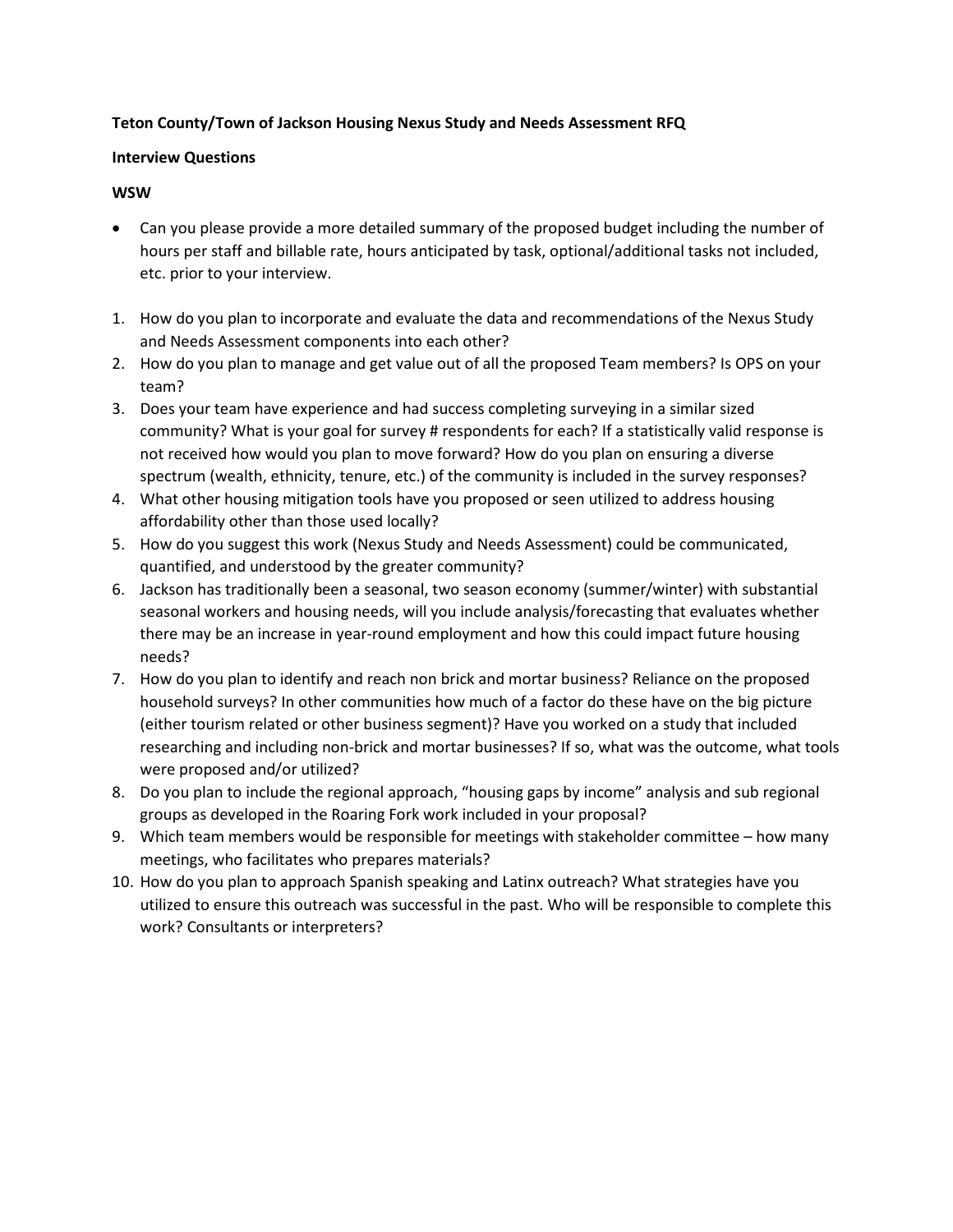| wsw                                                               |          |                     |          |                |
|-------------------------------------------------------------------|----------|---------------------|----------|----------------|
| <b>Regional Housing Needs Assessment</b>                          |          | <b>Budget range</b> |          |                |
|                                                                   | Low      | High                | Low      | High           |
| <b>Primary Research</b>                                           |          |                     |          |                |
| Employer survey                                                   | \$8,500  | \$9,500             | 45       | 50             |
| Household/employee survey                                         | \$20,000 | \$20,000            | 105      | 105            |
| Realtor/Lender, Property Manager focus group/interviews           | \$4,500  | \$5,000             | 25       | 25             |
| Key informant interviews                                          | \$4,500  | \$5,500             | 25       | 30             |
| <b>Regional Housing Needs Assessment and Gaps</b>                 | \$24,000 | \$35,500            | 125      | 185            |
| Housing Program, Resources, Opportunities, Constraints*           |          | \$11,000            | $\Omega$ | 55             |
| <b>Conclusions and Recommendations</b>                            | 4,500    | 5,500               | 25       | 30             |
| <b>Meetings, Presentation, Management</b>                         |          |                     |          |                |
| Kick-Off Work Session (zoom meeting)                              | \$2,500  | \$2,500             | 15       | 15             |
| Draft report discussion (conference call)                         | \$2,500  | \$2,500             | 15       | 15             |
| Joint Policy and Implementation session                           | \$4,500  | \$6,000             | 25       | 30             |
| Final Presentation (prep, travel plus meeting) - 2 consultants pr | \$4,500  | \$4,500             | 25       | 25             |
| Contract/Project Management                                       | \$5,000  | \$6,500             | 25       | 35             |
| Local assistance contingency (outreach, data resources) - bi      | \$5,000  | \$6,000             | 25       | $\frac{30}{2}$ |
| Total                                                             | \$90,000 | \$120,000           | 480      | 630            |
| *Section proposed by consultant (see p. 22)                       |          |                     |          |                |

|                                       |       | Bill rates % hours spent |
|---------------------------------------|-------|--------------------------|
| Wendy Sullivan (WSW)                  | \$250 | 30%                      |
| Christine Walker (Navigate)           | \$200 | 15%                      |
| Willa Williford (Williford)           | \$200 | 15%                      |
| Andrew Coburn (Urban Rural Continuum) | \$145 | <u>40%</u>               |
| <b>Weighted Average</b>               | \$193 | 100%                     |

## **Difference between the low and high range relate to:**

- Housing program, resources, opportunities and constraints analysis - this includes existing housing programs and development environment analysis (p. 22)

- Current zoning capacity - more clarification is needed on the detail and goal of this information; we expect there may be more efficient ways to achieve the information desired (p. 22)

- Regional detail - the extent to which information on each county and jurisdictions are needed (p. 23)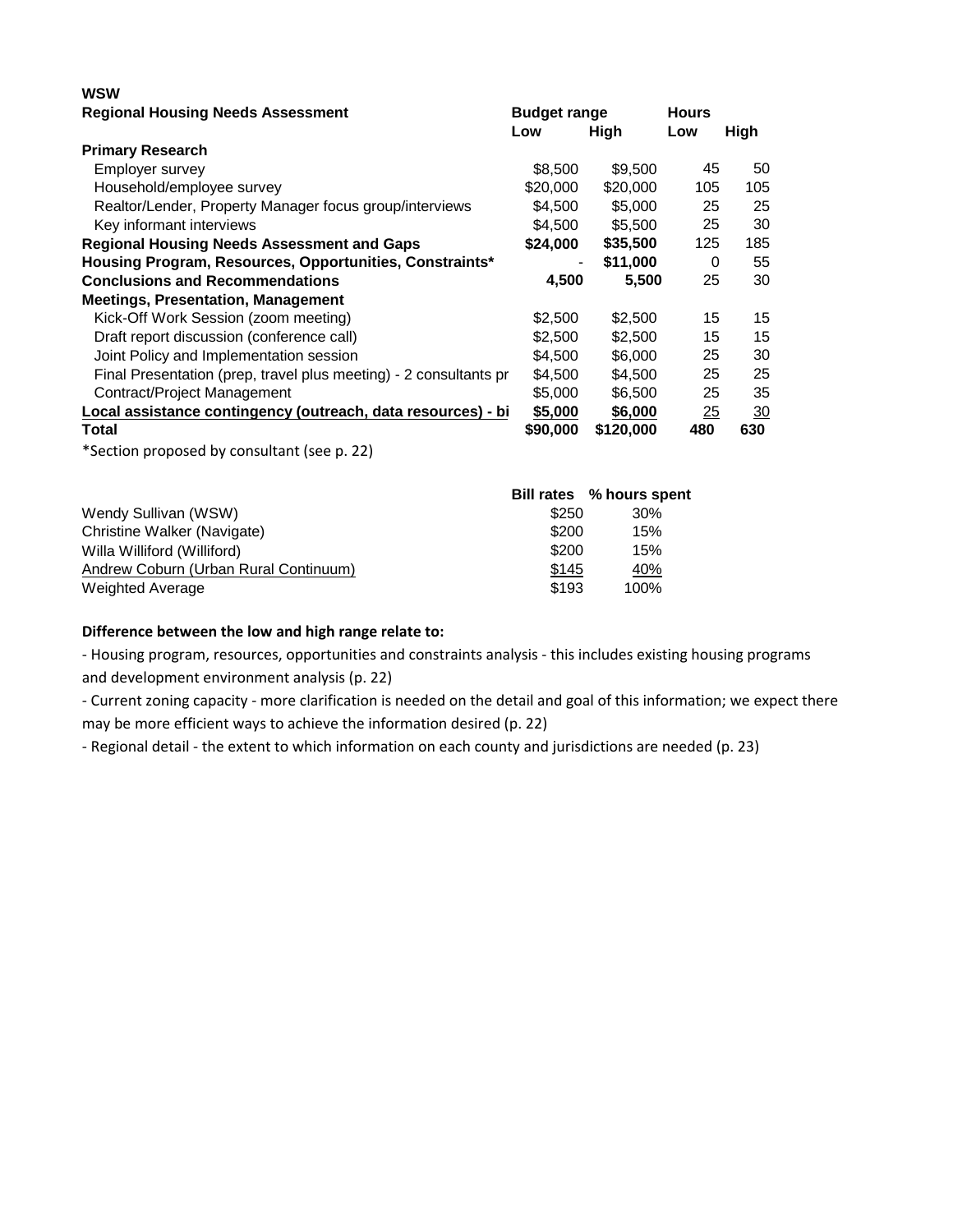#### **WSW Housing Nexus Study Budget range Hours**

| <b>TIOUSING INCAUS OLUUY</b><br>Duuyot Taliyo       |                   |               | 1 IVUI 3 |      |  |
|-----------------------------------------------------|-------------------|---------------|----------|------|--|
|                                                     | Low               | High          | Low      | High |  |
| Task 1: Project Initiation                          | \$10,000          | \$10,000      | 50       | 50   |  |
| Task 2: Residential Nexus Study                     | \$30,000          | \$35,000      | 145      | 170  |  |
| Task 3: Commercial Linkage Fee Nexus Analysis       | \$30,000          | \$35,000      | 145      | 170  |  |
| Task 4: Fee Level Recommendations and Presentations | \$10,000          | \$15,000      | 50       | 75   |  |
| <b>TOTAL</b>                                        | \$80,000          | \$95,000      | 390      | 465  |  |
| <b>EPS</b>                                          | <b>Bill rates</b> | % hours spent |          |      |  |
| Ashleigh Kanat                                      | \$275             | 30%           |          |      |  |
| <b>Brian Duffany</b>                                | \$215             | 10%           |          |      |  |
| Snow Zhu                                            | \$175             | 40%           |          |      |  |
| Rachel Shindman                                     | \$155             | 20%           |          |      |  |
| <b>Weighted Average</b>                             | \$205             | 100%          |          |      |  |
|                                                     |                   |               |          |      |  |

# **Difference between the low and high range relate to:**

Inclusion of the optional Housing Fee Feasibility Analysis (p. 26)

Inclusion of expanded non-brick-and-mortar analysis (e.g. visitor impact linkage, etc.) (pp. 23-4)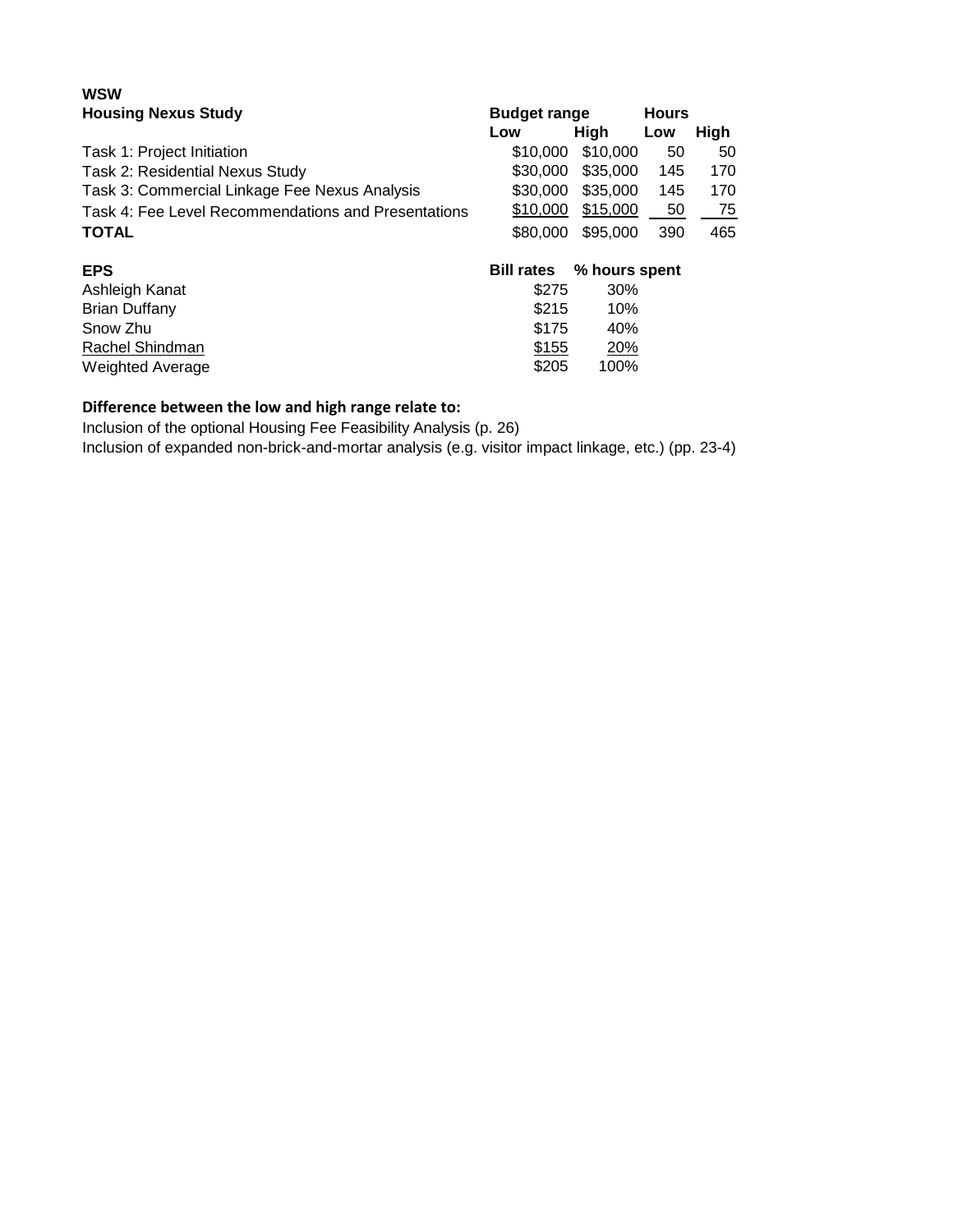# **WSW Questions**

#### **1. How do you plan to incorporate and evaluate the data and recommendations of the Nexus Study and Needs Assessment components into each other?**

The two studies will not be combined. They serve distinct purposes and will be kept separate.

We have, however, proposed a strategy session that will focus on how these studies can and should be used together to develop a robust and balanced housing program that targets the full spectrum of needs. This session will create the "bridge" between these two studies.

The Needs Assessment will identify how much housing and at which price points are needed to address current housing deficiencies and meet future needs of residents and local employees. This study provides the data, information, and "story" to support and prioritize various housing strategies in the region.

The Nexus Study will provide the basis for updating impact fee amounts and application in Jackson/Teton County.

The Nexus Study focuses on one housing strategy; recommendations from the Needs Assessment will incorporate a range of strategies, including impact fees, that can work together to address the full range of housing needs. Just as the Needs Assessment will help the Town/County prioritize how best to spend impact fee revenue in the coming years, it will also help the Town/County understand what component of the housing need that impact fees can fill and where other programs are needed to address the full spectrum. The strategy session will draw this connection, and lead to more targeted next step recommendations that will contribute to a robust housing program.

# **2. How do you plan to manage and get value out of all the proposed Team members? Is OPS on your team?**

At the interview, each of our team members will introduce themselves and their primary role/expertise they bring to the task – every member has unique and complimentary skill sets that will bring value to the process. We have assembled a team of professionals with broad experience that will allow us to bring the most cost-effective and efficient resources to each task. Our teaming/staffing will allow us to proceed with both the Needs Assessment and Nexus Study concurrently, allowing for a more efficient study process.

Our combined team will bring forth a well-rounded approach and recommendations that blends our range of experience to bring lessons learned and best practices from our robust array of communities and locations, paired with local expertise. Given the area's long history with addressing workforce housing needs and diversity of programs in place, we have designed a team that will bring value and additional knowledge to your existing expertise and help you move forward.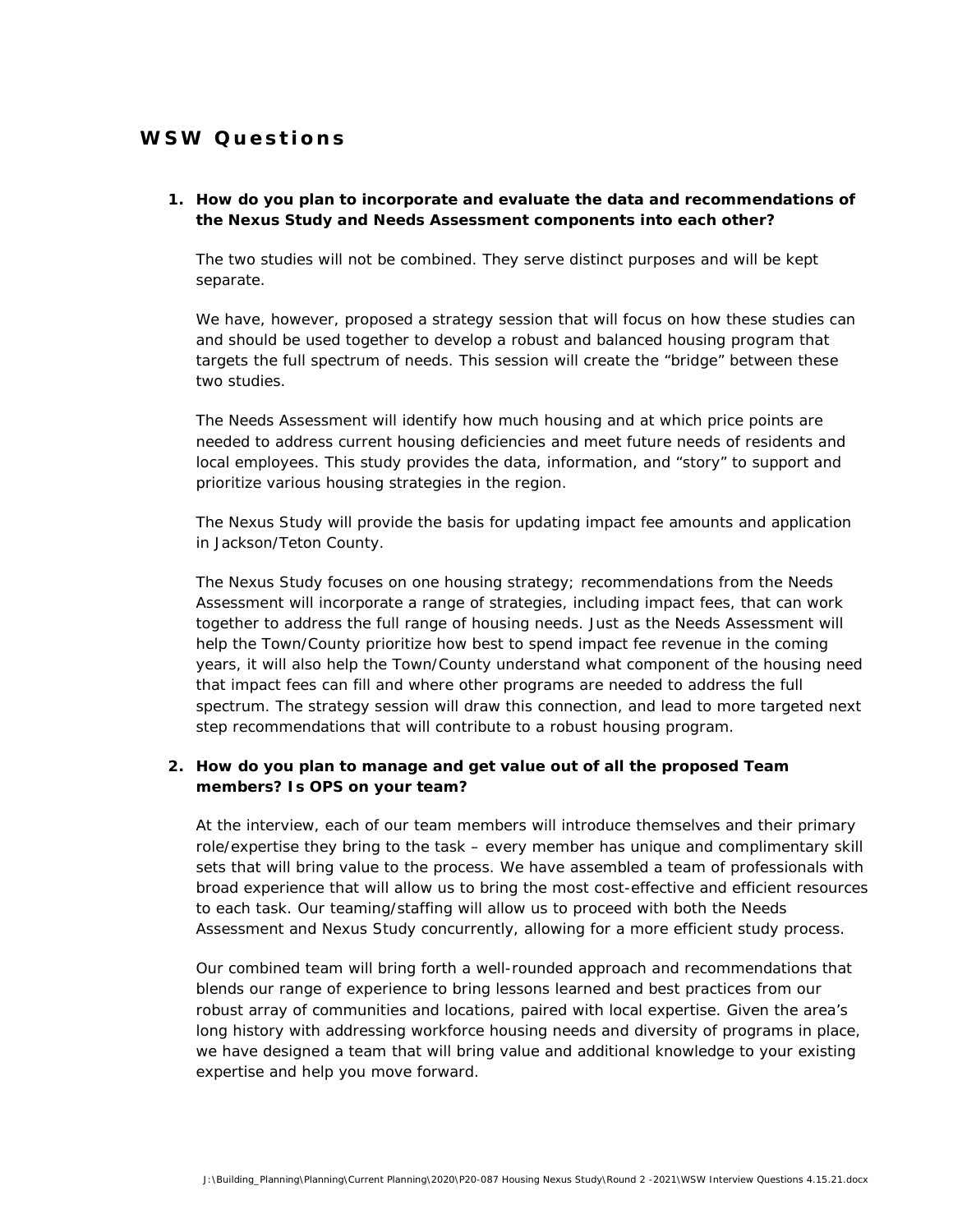While OPS Strategies is not a member of our team, we have included some budget in a contingency fund for local survey outreach and other support. OPS has expressed interest in being available as another local resource to our team, if needed, and if we are selected.

**3. Does your team have experience and had success completing surveying in a**  similar sized community? What is your goal for survey # respondents for each? **If a statistically valid response is not received how would you plan to move forward? How do you plan on ensuring a diverse spectrum (wealth, ethnicity, tenure, etc.) of the community is included in the survey responses?**

The short answer is yes. We conducted a household and employee survey for the 2014 Western Greater Yellowstone Regional Housing Needs Assessment, in which we had great success utilizing trusted local members of the community and organizations to reach out to hard to reach populations in particular. Aside from that, we have conducted similar surveys for the majority of our projects over the past 20 years and, for example, had one-in-four employees that work in Big Sky respond to our survey in 2017. Diligence and incentives (e.g. \$100 gift cards) definitely help, but robust local assistance is the primary key, which is why having stakeholder committee assistance is paramount.

In terms of number of responses, 900 households or more will ensure a minimum 3% margin of error at the 95% confidence level. We received over 1,200 responses in Teton County alone in 2014.

# **4. What other housing mitigation tools have you proposed or seen utilized to address housing affordability other than those used locally?**

Jackson/Teton County has implemented many 'best practice' strategies at one time or another; however, there are always creative approaches being developed that may not necessarily be "new," but rather new ways to approach or apply existing programs. While we recognize that some options may be limited in the region due to existing state legislation, current common considerations include: fees/charges on overnight stays (hotels and short-term rentals), transient occupancy tax, employee head tax on employers, lift ticket taxes, property transfer tax allocations, use of development agreements, annexation agreements, pairing mandates with incentives, pre-approved ADU designs, bringing existing homes into the workforce housing pool, among others.

The most successful housing programs are diverse, resilient and inclusive. This means that they includes a diverse array of strategies to target varying community needs; they include components that work in varying economic and market conditions (e.g. recessions and downturns, as well as boom times); and they include various community members in program implementation (e.g., employers, institutions, organizations, etc.), recognizing that it takes a community to build a community.

## **5. How do you suggest this work (Nexus Study and Needs Assessment) could be communicated, quantified, and understood by the greater community?**

Clear communication of the Needs Assessment results will lend context to the community-wide discussion about impact fees. For the Nexus Study, our approach relies on publicly available, transparent data that is accessible. In our technical work and in our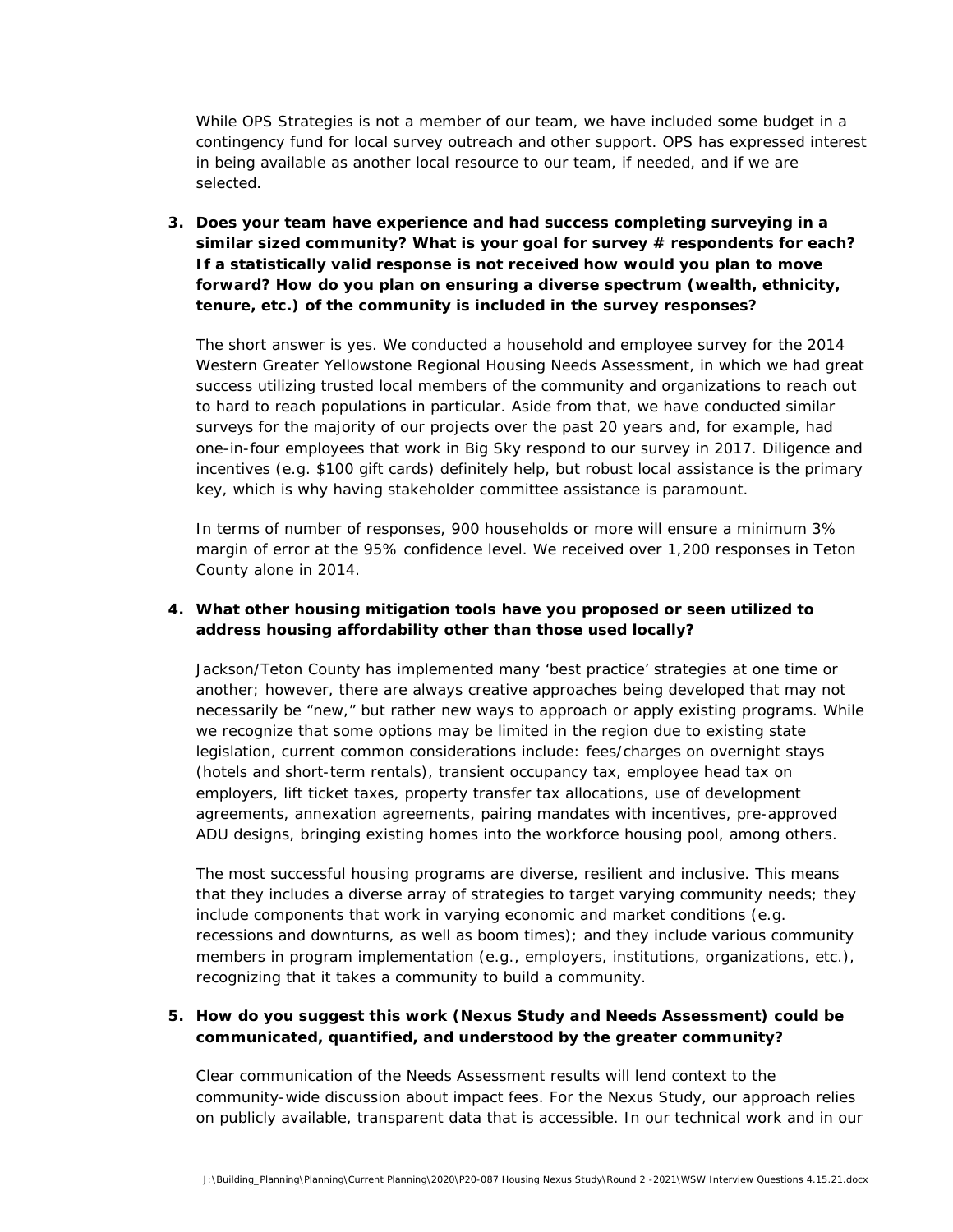written reports and presentations, we develop a narrative that allows the public to follow the nexus logic. The "story" component is an important tool for communicating with the public.

**6. Jackson has traditionally been a seasonal, two season economy (summer/winter) with substantial seasonal workers and housing needs, will you include analysis/forecasting that evaluates whether there may be an increase in year-round employment and how this could impact future housing needs?** 

Jackson, like many other mountain resort communities, has become less seasonal over the years. It should be recognized, however, that workers needing housing in the area year-round may hold a year-round job or seasonal jobs or both. Our surveys will help estimate the proportion of seasonal employees that live in the area year round.

Further, the methodology utilized in the Needs Assessment addresses this issue. Job projections are based on year-round average jobs and housing need estimates are geared toward year-round resident and worker needs, which will include year-round job holders and dual seasonal workers, for example. Separate estimates of seasonal jobs will be provided.

**7. How do you plan to identify and reach non brick and mortar business? Reliance on the proposed household surveys? In other communities how much of a factor do these have on the big picture (either tourism related or other business segment)? Have you worked on a study that included researching and including non-brick and mortar businesses? If so, what was the outcome, what tools were proposed and/or utilized?** 

While we responded to part of this question in the RFQ on pp. 23-4, including a couple of tool options, it would help us to better understand your purpose and goal with respect to focusing on non brick and mortar businesses. Understanding the motivation will better help us target our research to meet your needs, and invite a creative discussion around methods to do so.

That being said, a commercial linkage fee on non brick and mortar businesses is not appropriate as there is no new, physical development on which to charge the fee – there is no nexus. However, we *will* be addressing the impacts on non brick and mortar employment and the associated demand for housing through the residential impact fee (i.e., new household expenditures on non-brick and mortar goods and services). As presented in the RFQ (p. 24), we would also like to discuss with you the possibility of linking tourism spending to job generation, which affect many non brick and mortar businesses, and could potentially generate support for more fees on tourism, for example, to address their impacts.

Several paths forward exist – better understanding your needs will help define the right one.